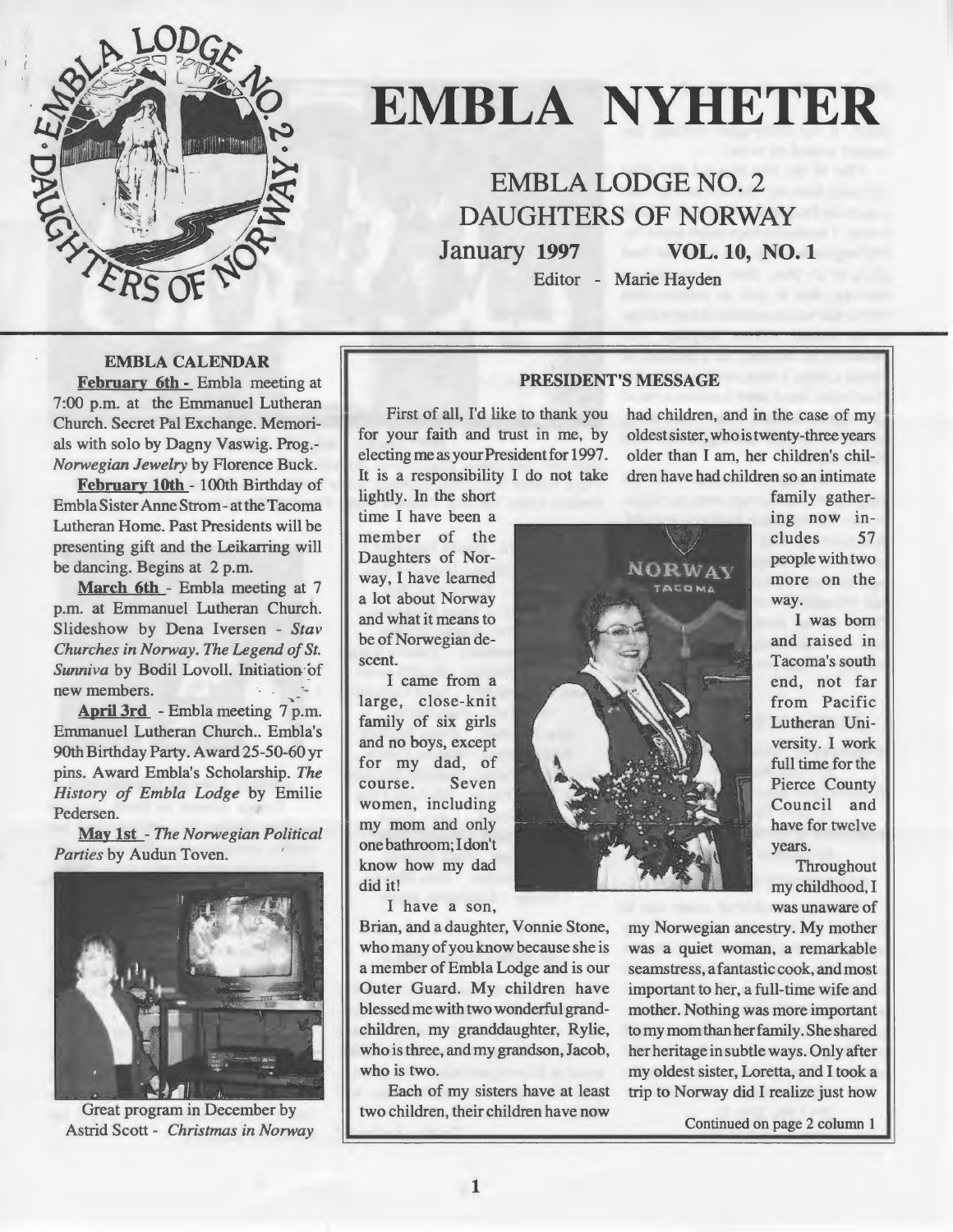#### President's Message continued -

much of her Norwegian heritage my mother passed on to me.

One of the first things I did, after retuming from my visit to Norway, was to join the Daughters of Norway, Embla Lodge. I wanted to learn more about my Norwegian heritage and knew the best place to do that, short of moving to Norway, was to join an organization whose aim was to maintain a knowledge of the history, culture, language, and memories of Norway. As a member of Embla Lodge, I have continued to discover more about what it means to be of Norwegian descent. I have met many wonderful people and enjoy the bond that unites us.

It is my hope to continue to see our lodge grow. I encourage more participation by our members, both new and old, in supporting what we all are trying to achieve in our lodge - unity in our heritage, sharing of the Norwegian customs, and friendship among our members. Those are my priorities as your President of Embla Lodge #2, Daughters of Norway. Thank you,

Mardy Fairchild

# **EMBLA SCHOLARSHIP**

In Memory of Audrey Loomis by Janet Ruud In Memory of Anna Christensen by Janet Ruud In Memory of Orvid Bergum by Mildred Baker

# **COOKBOOKSUPPLEMENT**

Since aur cookbook came out in 1995 so many people have come up saying they wish such and such a recipe was in the book. This applies to all Scandinavian recipes (Swedish, Danish, Icelandic, Finnish as well as Norwegian). Now is your time to look through your recipes as you are getting into the new year. Copy yours and mail them to:

> Mildred Baker - 752-4486 3911 No. 25th St Tacoma WA 98406



### **1997 Embla Lodge #2 Officers**

Back row: Pam Gonce, Bodil Lovoll, Michelle Hess, Patricia King. Middle row: Carol Voigt, Vonnie Stone, Maxine Gonce, Annie Hurlbut, Elda Sulerud. Front row: Marie Hayden, Esther Van Noy, President Mardy Fairchild, Dena Iverson and Karen Harkness.

President - Mardy Fairchild Vice-President - Dena Iverson Judge - Esther Van Noy Secretary - Karen Harkness Treasurer - Marie Hayden Financial Secretary - Patricia King Cultural Director - Bodil Lovoll Asst. Cultural Dir. - Verle Congdon Marshall - Pam Gonce Asst. Marshall - Annie Hurlbut Head Trustee - Maxine Gonce 2nd Year Trustee - Dorothy Bumson 1st Year Trustee - Michelle Hess Inner Guard - Carol Voigt Outer Guard - Vonnie Stone Musician - Elda Sulerud Asst. Musician - Iona Dhaese Scribe - Laurianne Adam

# \*\*\*\*\*\*\*\*\*\*\*\*\*\*

# **AUDREY'S EXAMPLE**

We encourage all Daughters of Norway to consider donating your bunads, artifacts, etc. to EMBLA when you have family members who may not be interested in Norwegian things. It is great to pass them down to others who will really value them.

Thanks, Audrey!!!



### **Audrey Loomis Scholarship**

Embla wishes to thank Audrey Loomis' family for remembering her wishes in donating her Norwegian artifacts and bunads to Embla for a scholarship. Embla raised \$517 for a scholarship which we hope will be open to all young people in college. The Scholarship Application will be available in the near future as soon as it has been approved by the Baard. It will be awarded at the Summer Luncheon.

Pictured above is Marie Hayden, the recipient of Audrey's Hardanger Bunad. Marie spent much time with Audrey working on her family history and is very thankful to be wearing her bunad for posterity.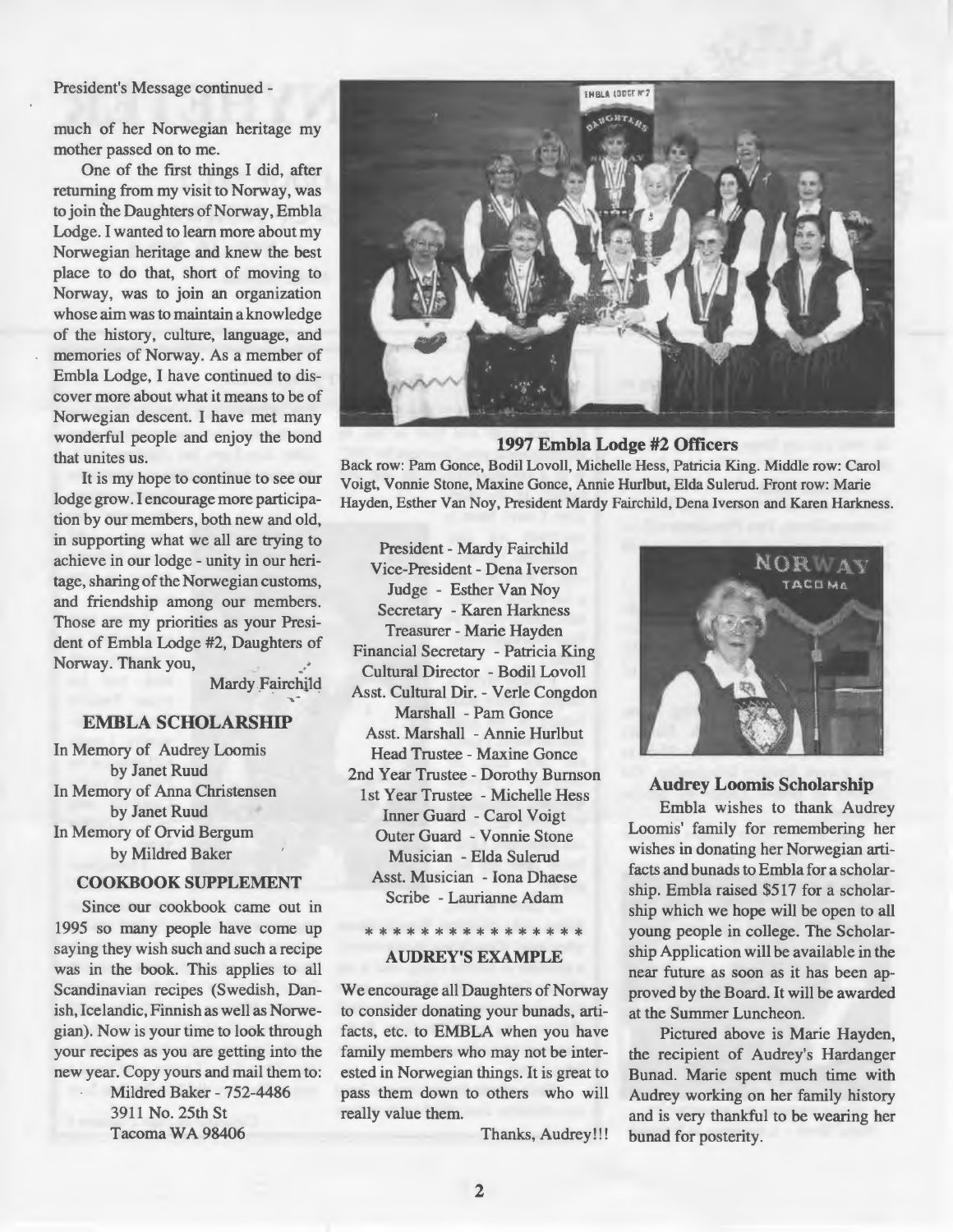#### **EMBLA SCHOLARSHIP**

EmblaLodge#2willawarda\$500Scholarship at the April 1997 meeting. Scholarship forms will be available at the December thru March meetings. To see if you Qr a relative qualify - please read "Embla Scholarship Eligibility". Call Bernice Rohrs at 564-4407 for applications.

# **EMBLA SCHOLARSHIP ELIGIBILITY**

Eligibility requirements and guides for the Embla Scholarship are as follows:

1. Embla Lodge #2 has established an ongoing scholarship.

2. A \$500 scholarship will be awarded in any year when that amount has been accummulated.

3. An Embla member or a direct descendant of an Embla member will be eligible to receive this award.

4. The recipient must be entering college, vocational school or community college for the first time.

5. The applicant must supply transcripts from grades 9-12 or to-date of applications.

6. If the \$500 amount in the EmbJa Scholarship Fund is not available in any given year, the applications of that year will be valid until the next awarding of the scholarship.

7. The Embla Scholarship will be awarded when possible in April

8. Embla Scholarship application forms will be available and so announced at every meeting. Scholarship information will be included in each Embla Nyheter.

9. The President shall appoint a committee of three members, that are unrelated to the applicants, to select the Scholarship recipient. Applicants and relatives names will be elirninated from the applications during this committee's deliberations.

10. Names of persons and events honored by memorial gifts to the Embla Scholarship Fund shall be published in the EmblaNyheter. Donors names given, but not the amount donated.

# **FROM OLD FRIENDS**

[Letter to Elaine Hudak from Virginia (Zink) Olsen which Elaine is sharing with Embla. Virginia's address will be at the end in case you want to correspond]

# My Dear Elaine & Bill,

At the moment, Ragnvald and I are staying in a nice cabin on a hig island called Hitra. The owners of this resort is a friend of Ragnvald. We come here often. To get here, we drive through the deepest tunnel in the world that goes under the sea. It opened two years ago.

We brought Renee and Ko Ko here and they loved it. The weekend we were here with the girls, they had a Midsummer Fest. Lots of people from Germany and Sweden came here to fish. They had bonfires up and down the beaches and there were five of us playing our accordions and a German had a concertina. The owners had fixed up the fishing shed for a party and dancing on the dock. There was much singing. Germans, Swedes and Norwegians & Ko Ko sang a beautiful Indian song. The people loved it. Before the evening was over we could all understand each other. The girls had a ball.

It was so wonderful to have my girls with me again and they said they love their new papa Ragnvald and he loves them. We all had much fun and laughter. Renee was trying to talk Norsk. Ko Ko did great with her Norsk. She surprised everyone. She brought Indian jewelry for everyone in the family. She also brought Ragnvald an Indian drum and four grape plants. Ragnvald built a green house and so far, they are doing good.

She also brought my hig accordion and a beautiful bowl that has rice in the design. It is very thin. She carried it on her lap from China, then to Norway. They had to take five planes both ways. I'm sure you will hear more about their trip from one of them. The neighbors all hung out their flags the day the girls arrived.

We had all the family over that night

and they came with gifts and flowers for them. The night before they left we had another party for them.

Røros is one of the oldest towns in Norway. It is about 40 miles from the Swedish border. The church there was built about 1780. It is beautiful. It was a copper mining town years ago. They have restored much of the town to the original designs -log buildings with grass roofs. We took the girls for the weekend and stayed in an old hut very nice hotel. Saturday morning we heard band music. All day there were hands from all over marching through the streets - also jazz bands. Ko Ko bought a beautiful reindeer fur in Røros. They are cheaper than in Trondheim- It's a hig one. We bought one there last year.

We took them to dinner and dancing that night. On our way home, we ran across a herd of reindeer - the girls got many pictures. They also saw a moose.

The weather was not that great, hut that didn't stop us from having much fun together. It was hard to see them leave for both of us. They said that now they realize that I belong here. I was so proud of them. All the family took them into their hearts.

The winter games will be here in Trondheim in 1997. We have already bought tickets for the ski jumping and cross country, down hill competitions, etc. I don't remember if I told you that in 1997 Trondheim is 1000 year old. They have been working on the celebration for two years.

I hope you will hear more about the girls trip. They took many pictures. I hope this letter finds you much better, Elaine. I think of both of you all the time. I miss you.

I have never written to the Daughters of Norway so you can read this letter to them. God bless you.

Love to you both Virginia and Ragnvald

[Mrs. R. B. Olsen Martin Barstad Usi 12A 7053 Ranheim, Norway]